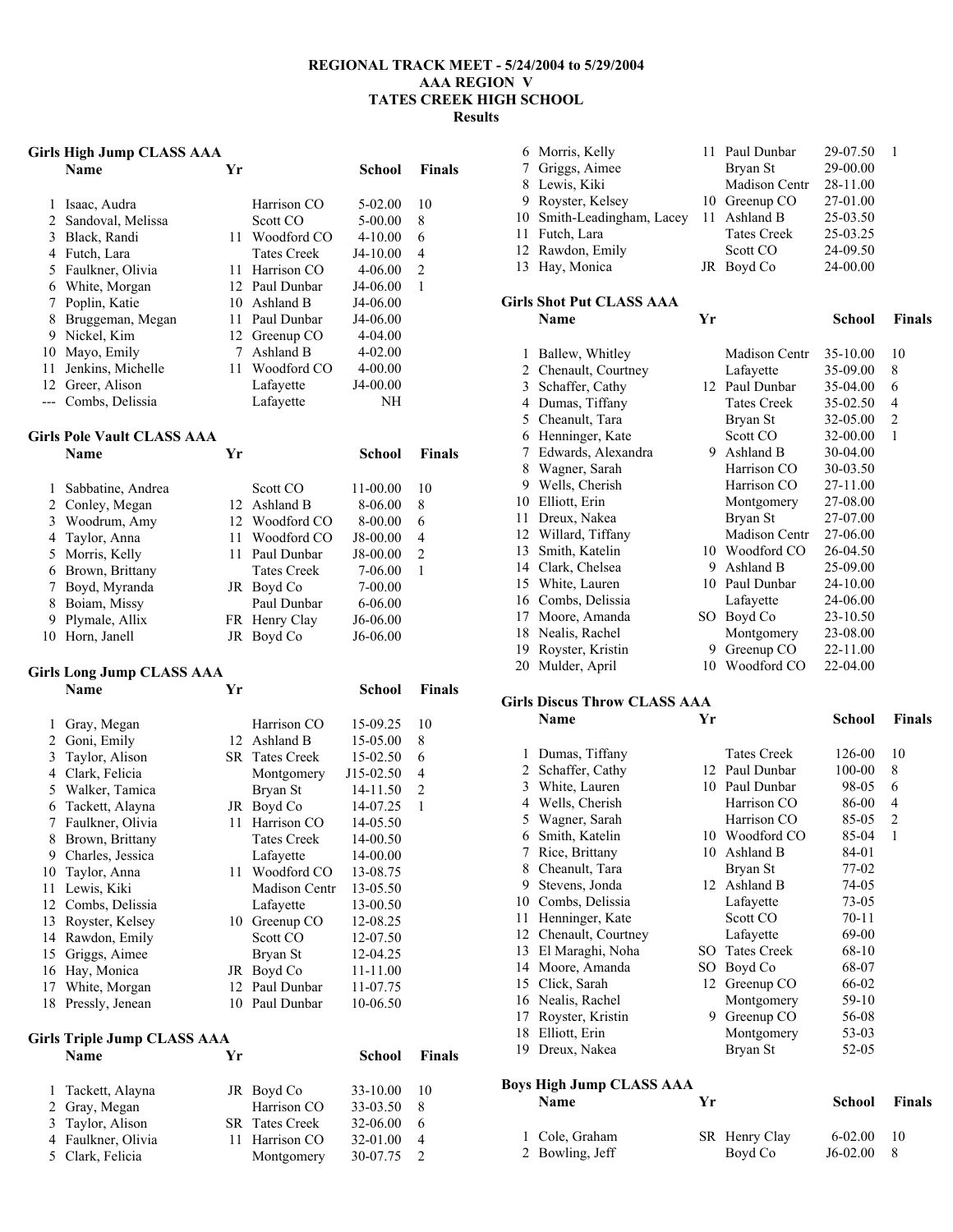### **REGIONAL TRACK MEET - 5/24/2004 to 5/29/2004 AAA REGION V TATES CREEK HIGH SCHOOL Results**

|    | 3 Halter, Andy      | 12 Woodford CO        | $J6-02.00$  | 6   |
|----|---------------------|-----------------------|-------------|-----|
|    | 4 Coleman, Todd     | Montgomery            | $5 - 10.00$ | 4   |
|    | 5 White, Aubrey     | SR Henry Clay         | 5-08.00     | 1.5 |
|    | 5 Moment, Billy     | Bryan St              | 5-08.00     | 1.5 |
|    | 7 Walls, Matt       | Scott CO              | J5-08.00    |     |
| 8  | Blackburn, Corey    | Bryan St              | J5-08.00    |     |
|    | 9 Grubb, Daniel     | 11 Greenup CO         | J5-08.00    |     |
|    | 10 Clay, Bryan      | <b>SR</b> Tates Creek | J5-08.00    |     |
| 11 | Wint, Errol         | 12 Paul Dunbar        | J5-08.00    |     |
|    | 13 Sanders, Brandon | Ashland B             | $J5-02.00$  |     |
|    | 14 Lewis, Rumeal    | Harrison CO           | $J5-02.00$  |     |

# **Boys Pole Vault CLASS AAA**

|    | oys Pole Vault CLASS AAA |     |                    |              |                |
|----|--------------------------|-----|--------------------|--------------|----------------|
|    | Name                     | Yг  |                    | School       | <b>Finals</b>  |
| 1  | Smith, Dale              | SO. | <b>Tates Creek</b> | $10 - 06.00$ | 10             |
| 2  | Duggan, Kevin            |     | Ashland B          | $10-00.00$   | 8              |
| 3  | Brown, Derrick           |     | FR Tates Creek     | J10-00.00    | 6              |
| 4  | Bushnell, Alex           |     | Boyd Co            | J10-00.00    | $\overline{4}$ |
| 5  | Raymer, Justin           |     | Scott CO           | 9-06.00      | $\overline{2}$ |
| 6  | Morris, Jamie            | 10. | Woodford CO        | J9-06.00     | 1              |
| 7  | Rauch, Joe               | 9   | Woodford CO        | $9 - 00.00$  |                |
| 8  | Hester, Jacob            | 10  | Paul Dunbar        | 8-06.00      |                |
| 9  | Walters, Craig           |     | Boyd Co            | J8-06.00     |                |
| 10 | Smith, Keith             |     | Scott CO           | 8-00.00      |                |
| 11 | Gurule, Angel            |     | Ashland B          | J8-00.00     |                |
|    | 12 Kastanowski, Sam      |     | Paul Dunbar        | 7-06.00      |                |
| 13 | Westerman, Seth          | 9   | Henry Clay         | J7-06.00     |                |
|    |                          |     |                    |              |                |

# **Boys Long Jump CLASS AAA**

|    | BOYS LONG JUMP CLASS AAA   |     |                    |           |                |
|----|----------------------------|-----|--------------------|-----------|----------------|
|    | Name                       | Yr  |                    | School    | <b>Finals</b>  |
| 1  | Andrews, Jamaun            | 11  | Bryan St           | 21-07.00  | 10             |
| 2  | Morton, Steve              |     | Bryan St           | 20-10.50  | 8              |
| 3  | Coleman, Todd              |     | Montgomery         | 19-08.50  | 6              |
| 4  | Clay, Bryan                | SR. | Tates Creek        | J19-08.50 | $\overline{4}$ |
| 5  | Cole, Graham               |     | SR Henry Clay      | J19-08.50 | $\overline{c}$ |
| 6  | Fedde, Clay                |     | Ashland B          | 19-06.50  | 1              |
| 7  | Sisk, Tyler                | 9   | Paul Dunbar        | 19-01.25  |                |
| 8  | Koziatek, Matt             |     | Henry Clay         | 18-11.25  |                |
| 9  | Smith, Dale                | SO. | <b>Tates Creek</b> | 18-05.75  |                |
| 10 | Ford, Brian                | 12  | Paul Dunbar        | 18-04.50  |                |
| 11 | Halter, Andy               |     | 12 Woodford CO     | 18-03.50  |                |
| 12 | Edwards, Jwan              | 10  | Woodford CO        | 17-10.00  |                |
| 13 | Tagaloa, Darnell           |     | Lafayette          | 17-02.50  |                |
| 14 | Johnson, Tyler             |     | Boyd Co            | 16-08.00  |                |
| 15 | Hamilton, Spencer          |     | Lafayette          | 16-06.50  |                |
| 16 | Greathouse, Matt           | 10  | Greenup CO         | 16-03.25  |                |
| 17 | France, Brett              |     | Ashland B          | 16-01.75  |                |
|    | 18 Prager, Scott           |     | Boyd Co            | 15-08.00  |                |
| 19 | Mobley, Bryant             |     | Scott CO           | 14-10.50  |                |
|    | Boys Triple Jump CLASS AAA |     |                    |           |                |
|    | Name                       | Yг  |                    | School    | Finals         |

| гуаше             | . . |                       | эспоот       | гніа           |
|-------------------|-----|-----------------------|--------------|----------------|
| 1 Morton, Steve   |     | Bryan St              | $43 - 10.00$ | 10             |
| 2 Hughley, Mario  |     | 12 Paul Dunbar        | 43-00.00     | 8              |
| 3 Andrews, Jamaun |     | 11 Bryan St           | 42-09.50     | 6              |
| 4 Clay, Bryan     |     | <b>SR</b> Tates Creek | 41-07.00     | $\overline{4}$ |
| 5 Koziatek, Matt  |     | Henry Clay            | 40-07.50     | $\mathcal{L}$  |
| 6 Coleman, Todd   |     | Montgomery            | $40 - 04.00$ |                |
|                   |     |                       |              |                |

| 7 Bowling, Jeff     | Boyd Co        | 40-02.50 |
|---------------------|----------------|----------|
| 8 Smith, Dale       | SO Tates Creek | 39-02.50 |
| 9 Long, Allen       | Harrison CO    | 37-03.00 |
| 10 Tuttle, Ben      | 10 Woodford CO | 36-05.00 |
| 11 Tagaloa, Darnell | Lafayette      | 35-03.50 |
| 12 White, Aubrey    | SR Henry Clay  | 35-03.00 |
| 13 France, Brett    | Ashland B      | 34-11.00 |
| 14 Sanders, Brandon | Ashland B      | 34-01.50 |
| 15 Johnson, Tyler   | Boyd Co        | 32-06.00 |
| 16 Warren, Jimmy    | Scott CO       | 32-05.00 |
| 17 Mobley, Bryant   | Scott CO       | 30-00.50 |

### **Boys Shot Put CLASS AAA**

|    | Name                | Yr |                      | School      | Finals |
|----|---------------------|----|----------------------|-------------|--------|
| 1  | Norris, Clark       |    | Ashland B            | 47-01.00    | 10     |
| 2  | Hundley, Aaron      | 12 | Paul Dunbar          | 46-06.00    | 8      |
| 3  | Meenach, Caleb      |    | Boyd Co              | 45-00.50    | 6      |
| 4  | Sheffey, Ben        |    | Boyd Co              | 43-09.00    | 4      |
| 5  | Klein, Walt         | 12 | Paul Dunbar          | 43-03.00    | 2      |
| 6  | Queen, Brad         | 11 | Greenup CO           | 41-10.50    | 1      |
| 7  | Jones, Anthony      |    | Bryan St             | 40-10.00    |        |
| 8  | Hargrove, Percy     |    | Scott CO             | 39-05.00    |        |
| 9  | Wilson, Reed        |    | Harrison CO          | 39-01.50    |        |
| 10 | Herbst, Phillip     | 11 | <b>Madison Centr</b> | 38-10.00    |        |
| 11 | Ransdell, John      | 11 | Woodford CO          | 38-00.50    |        |
| 12 | Higgs, Matt         |    | Scott CO             | 37-02.00    |        |
| 13 | Hall, Seth          |    | Harrison CO          | 36-07.00    |        |
| 14 | Hollon, Matt        |    | Clark CO             | 35-02.00    |        |
| 15 | Chang, Adrian       |    | Ashland B            | 34-08.00    |        |
| 16 | Cattlett, Donnie    |    | Bryan St             | 34-06.50    |        |
| 17 | Allen, Ben          | 10 | Woodford CO          | 32-06.00    |        |
| 18 | Owens, Anthony      |    | Montgomery           | 32-05.00    |        |
| 19 | Evans, Joshua       |    | Lafayette            | 30-07.00    |        |
| 20 | Dixon, Darik        |    | Clark CO             | 22-09.00    |        |
|    | --- Rogers, Brandon |    | JR Henry Clay        | <b>FOUL</b> |        |

#### **Boys Discus Throw CLASS AAA**

|                               | <b>Name</b>                    | Yr   |                                  | School           | <b>Finals</b> |
|-------------------------------|--------------------------------|------|----------------------------------|------------------|---------------|
| 1                             | Rogers, Brandon                |      | JR Henry Clay                    | 149-08           | 10            |
| 2                             | Roberts, Drew                  | 12   | Paul Dunbar                      | 137-10           | 8             |
| 3                             | Hundley, Aaron                 | 12   | Paul Dunbar                      | 135-03           | 6             |
| 4                             | Hargrove, Percy                |      | Scott CO                         | 132-00           | 4             |
| 5                             | Jones, Spencer                 |      | Harrison CO                      | 126-04           | 2             |
| 6                             | Meenach, Caleb                 |      | Boyd Co                          | 126-01           | 1             |
| 7                             | Click, James                   |      | Boyd Co                          | 121-11           |               |
| 8                             | Jones, Anthony                 |      | Bryan St                         | 116-03           |               |
| 9                             | Cattlett, Donnie               |      | Bryan St                         | 113-10           |               |
| (Boys Discus Throw CLASS AAA) |                                |      |                                  |                  |               |
|                               |                                |      |                                  |                  |               |
|                               | <b>Name</b>                    | Yr   |                                  | School           | <b>Finals</b> |
|                               |                                |      |                                  |                  |               |
| 10<br>11                      | Norris, Clark                  | 11   | Ashland B                        | 113-02           |               |
| 12                            | Herbst, Phillip                |      | <b>Madison Centr</b><br>Scott CO | 112-05<br>110-08 |               |
| 13                            | Higgs, Matt<br>Murdock, Austin |      | Harrison CO                      | 108-06           |               |
| 14                            | Ransdell, John                 | 11   | Woodford CO                      | 105-00           |               |
| 15                            | Queen, Brad                    | 11 - | Greenup CO                       | J105-00          |               |
| 16                            | Allen, Ben                     | 10   | Woodford CO                      | 91-07            |               |
| 17                            | Chang, Adrian                  |      | Ashland B                        | 84-01            |               |
| 18                            | Evans, Joshua                  |      | Lafayette                        | 79-10            |               |